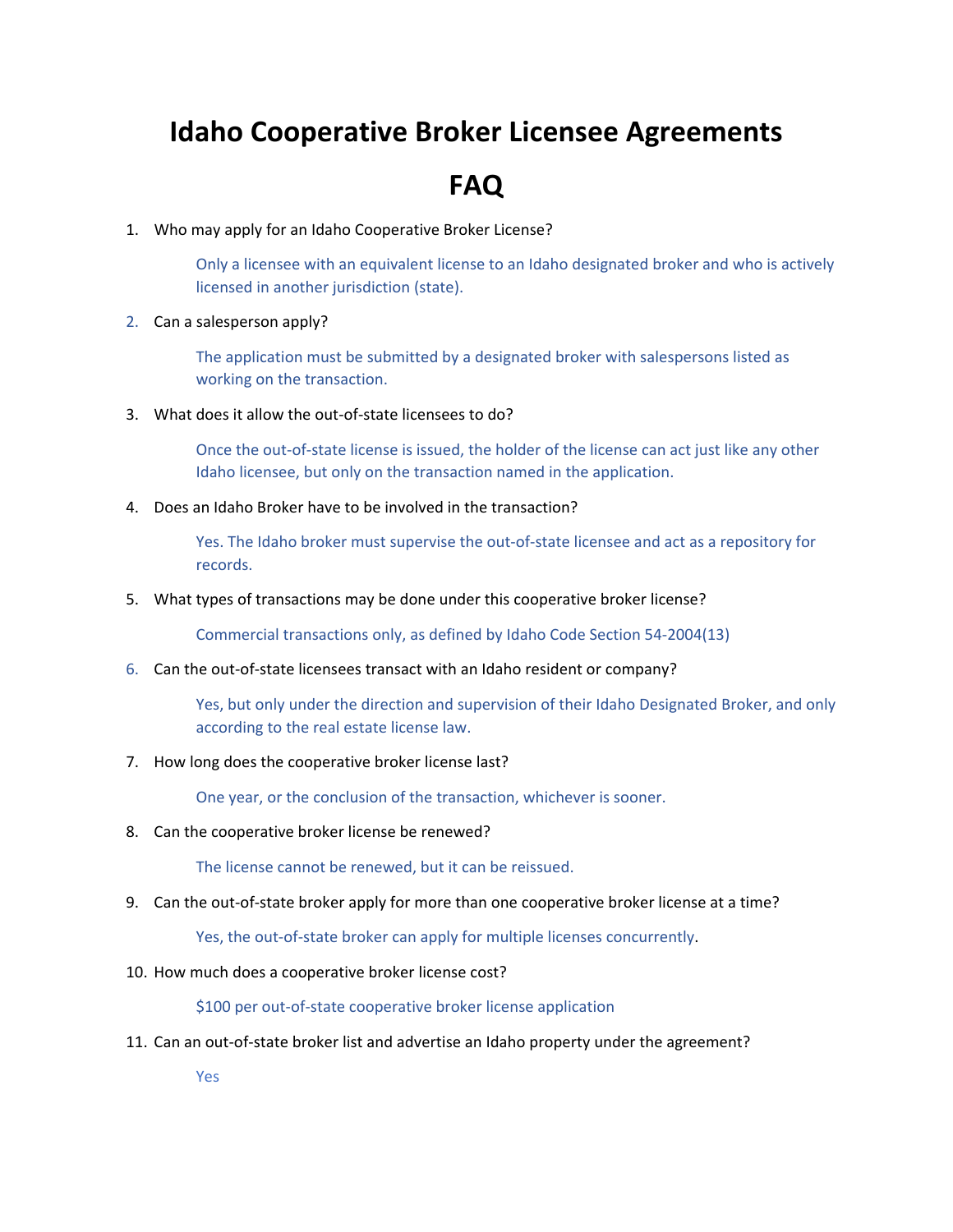12. Must the Idaho broker's name and/or company name appear on the listing contract of an out‐of‐ state broker's listing?

In this instance, the out-of-state brokerage name can appear, but the Idaho broker's licensed business name **must** appear.

13. Must the Idaho broker's name and/or company name appear on the advertisements of an out‐of‐ state broker's ads?

Yes, but only for the property that is the subject of the Cooperative License.

14. Must the Idaho broker's name and/or company name appear on the purchase agreements of an out‐of‐state broker's contracts?

No, it is not a requirement by law to have the Idaho broker or company name on the purchase agreements. However, best practice would be to identify the company participating in the transaction.

15. Which broker initiates and maintains a ledger card when required?

An Idaho broker will be the responsible broker and must maintain the ledger card.

16. Can an out-of-state broker be the responsible broker under this license?

Not unless that broker actually holds an active Idaho real estate license.

17. Can the commission check be made out to the out-of-state brokerage firm?

The sales commission should always be made out to the Idaho brokerage. That broker will pay his sales staff, including someone acting under a cooperative license. The payee on that check is irrelevant.

18. Can the Idaho broker receive any part of the commission?

Yes.

19. Must the out‐of‐state broker have errors and omissions insurance?

Yes, they must maintain errors and omissions insurance meeting requirements under Idaho license law.

20. Must any out‐of‐state salespeople named in the license have errors and omissions insurance?

Yes, they must maintain errors and omission insurance meeting the requirements under Idaho license law.

21. Must the out‐of‐state licensees take any Idaho approved continuing education classes?

No.

22. Must the out‐of‐state licensees deliver documents; including listings, buyer representation agreements, and purchase and sale agreements to the Idaho broker.